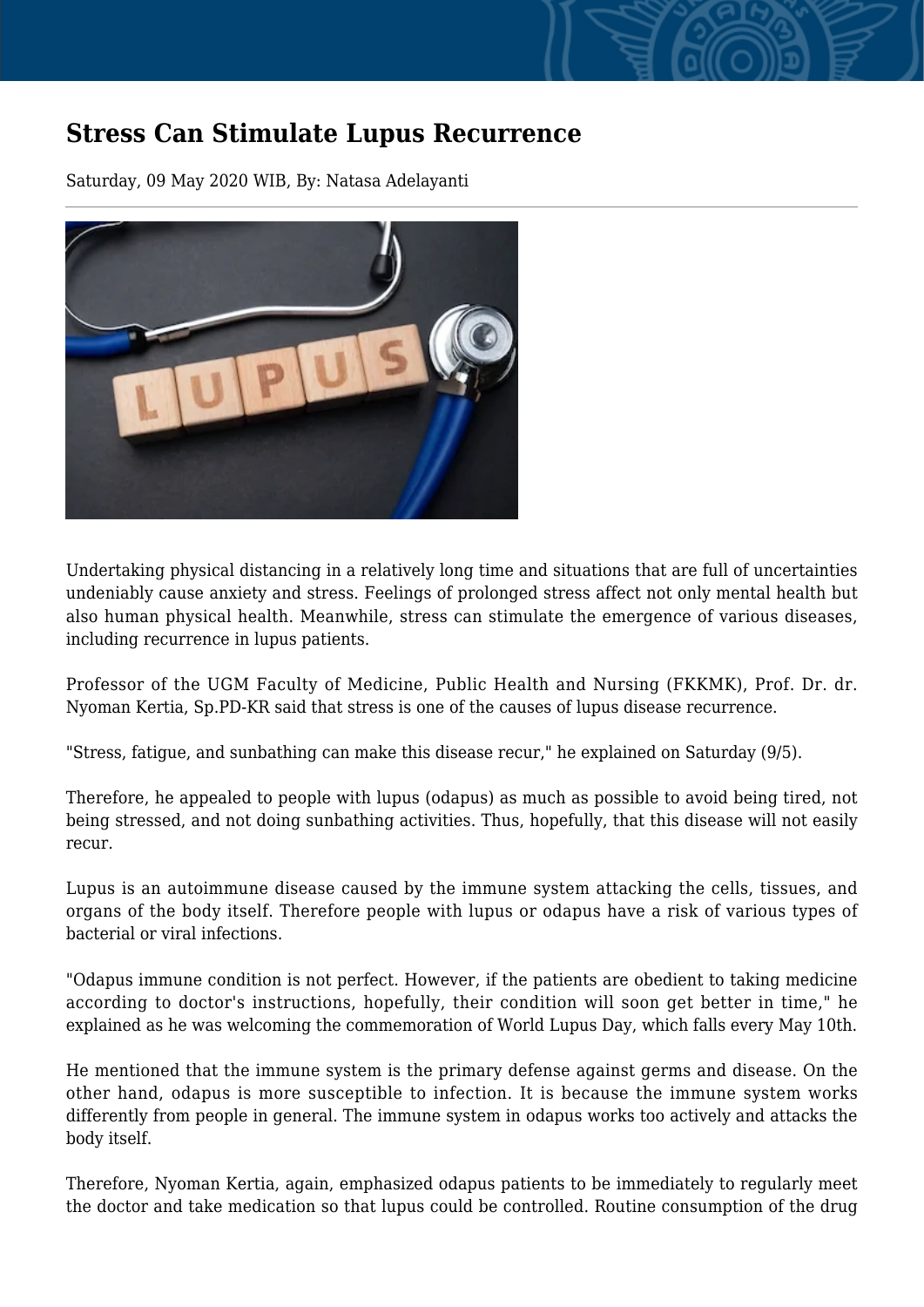

"As long as taking medicine well from the doctor, the risk of germ infection can be suppressed, but if you are not obedient taking medicine, it is vulnerable," explained the Head of the Department of Internal Medicine UGM.

Lupus can affect anyone at any age. Even so, this disease mostly affects women of childbearing age. About 80-85 percent of people with lupus are women.

Lupus is known as a thousand face disease because the symptoms and the pain it causes are various similar to other conditions. Symptoms that usually appear are frequent joint pain, red rashes on the face and body, recurrent fever, fatigue, thrush, hair loss, sun-sensitive skin, and chest pain.

This rheumatologist said that until now, the cause of lupus is still left uncertain. However, several factors are thought to play a role in the pathophysiology of lupus, such as genetics, infection, pollution, and unhealthy food.

"Lupus cannot be completely cured, but there is such a thing as remission," he explained.

Remission is a clinical condition, just like a normal person. However, some still need drugs, and in some cases, they can get rid of them.

Although not curable, lupus can be controlled by regularly seeing a doctor. This disease becomes a danger if it is not controlled and appropriately handled. Patients will be difficult to help if lupus has attacked internal organs such as the kidneys, lungs, to the brain.

"There is a suggestion for Odapus to be able to maintain a healthy lifestyle, comply with drug consumption, and avoid recurrence factors," he said.

Lupus is a type of non-communicable disease that is still a global health problem. Recently, there are estimation numbers stated that there are 5 million lupus patients spread throughout the world, and the number continues to increase every year.

Author: Ika Photo: Shutterstock Translator: Natasa A

## **Related News**

- [UGM Students Win Medical Competition](http://ugm.ac.id/www.ugm.ac.id//en/news/16665-sardjito-hospital-doctor-examines-autophagy-expression-of-breast-cancer-patient)
- [Discovering the Advantages of Fasting for Mental Health](http://ugm.ac.id/www.ugm.ac.id//en/news/19401-ugm-psychiatrist-reveals-why-women-are-vulnerable-to-stress)
- [Sardjito Hospital Doctor Examines Autophagy Expression of Breast Cancer Patient](http://ugm.ac.id/www.ugm.ac.id//en/news/18141-seaweed-potential-as-anti-stress-drug-for-transported-goat)
- [UGM Psychiatrist Reveals Why Women Are Vulnerable to Stress](http://ugm.ac.id/www.ugm.ac.id//en/news/14377-ugm-students-win-medical-competition)